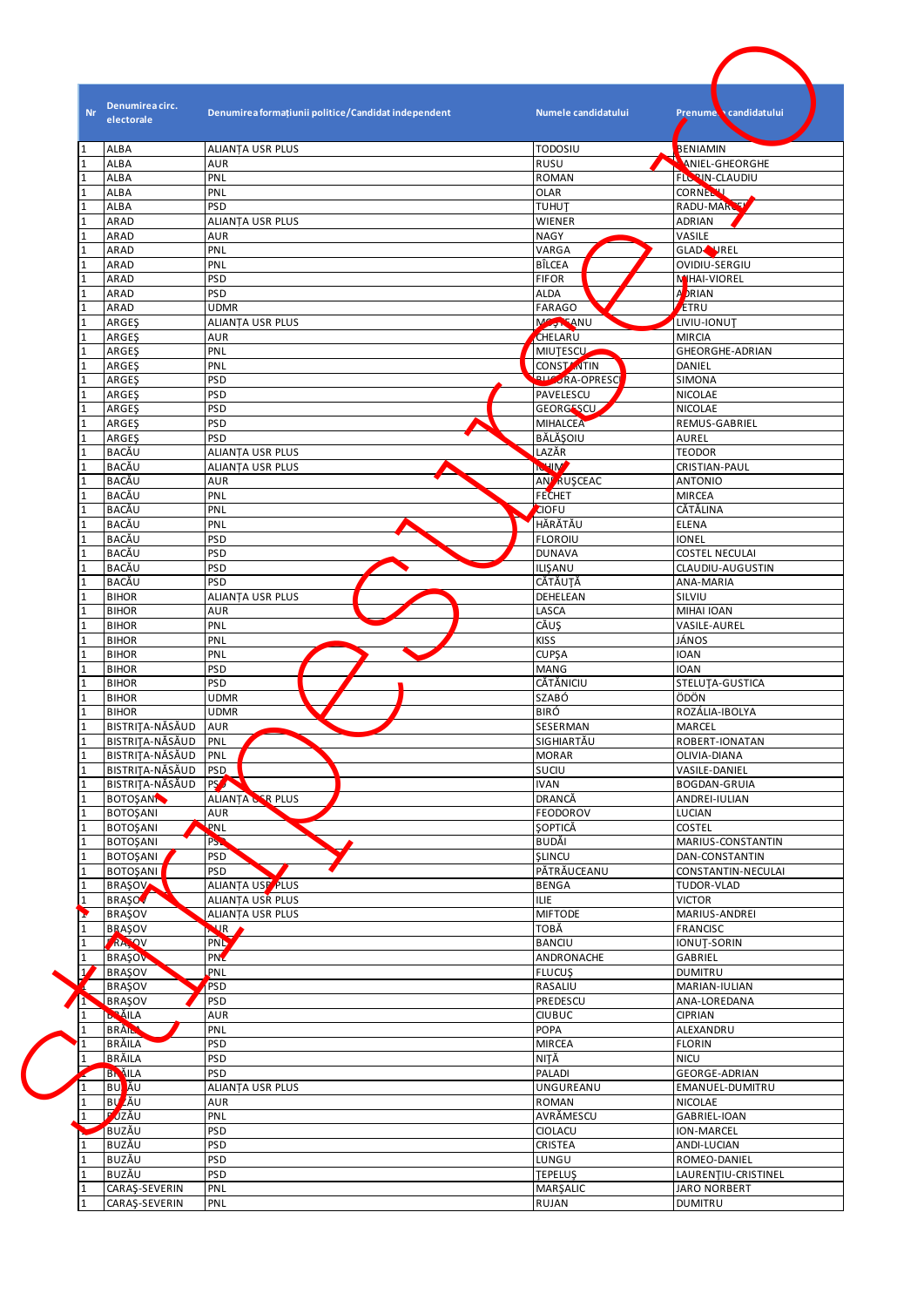| $\mathbf{1}$<br>$\mathbf{1}$ | CARAŞ-SEVERIN<br>CARAŞ-SEVERIN | <b>PSD</b><br>PSD        | HURDUZEU<br><b>DAMIAN</b>   | <b>FLORIN</b> SILVIU<br>ROMULL S-MARIUS |
|------------------------------|--------------------------------|--------------------------|-----------------------------|-----------------------------------------|
| $\mathbf{1}$                 | CARAŞ-SEVERIN                  | <b>UDMR</b>              | <b>KELEMEN</b>              | ATTILA                                  |
| $\mathbf{1}$                 | CĂLĂRASI                       | AUR                      | <b>BALABASCIUC</b>          | <b>ZÄLIN-CONSTANTIN</b>                 |
|                              | CĂLĂRAȘI                       | PNL                      | <b>DUMITRU</b>              | FLORIAN-EMIL                            |
|                              | CĂLĂRAȘI                       | <b>PSD</b>               | COARNĂ                      | <b>UMITRU</b>                           |
| $\mathbf{1}$                 | CĂLĂRAȘI                       | <b>PSD</b>               | BÎRCĂ                       | <b>CONSTANTIN</b>                       |
| 1                            | <b>CLUJ</b>                    | ALIANTA USR PLUS         | <b>MURARIU</b>              | <b>OANA</b>                             |
| $\mathbf{1}$                 | <b>CLUJ</b>                    | ALIANȚA USR PLUS         | BĂLTĂREȚU                   | VIOREL                                  |
| $\mathbf{1}$                 | <b>CLUJ</b>                    | <b>ALIANTA USR PLUS</b>  | <b>MOLNAR</b>               | RADU-IULIA                              |
| $\mathbf{1}$<br>1            | <b>CLUJ</b>                    | AUR                      | <b>COLEŞA</b>               | ILIE-ALIN                               |
| $\mathbf{1}$                 | <b>CLUJ</b><br>CLUJ            | PNL<br>PNL               | <b>MOISIN</b><br>SĂRMAŞ     | RADU <b>MARIN</b><br>IOAN-SABIN         |
|                              | <b>CLUJ</b>                    | PNL                      | MOLDOVAN                    | SORIN-DAN                               |
| $\mathbf{1}$                 | <b>CLUJ</b>                    | PNL                      | <b>BURCIU</b>               | d<br><b>ISTINA</b>                      |
|                              | CLUJ                           | <b>PSD</b>               | ACHIMAŞ-CAL KRIU            | ATRICIU-ANDREI                          |
| 1                            | <b>CLUJ</b>                    | <b>UDMR</b>              | CSOW                        | <b>BOTOND</b>                           |
| $\mathbf{1}$                 | CONSTANTA                      | <b>ALIANTA USR PLUS</b>  | <b>ION</b>                  | STELIAN-CRISTIAN                        |
| 1                            | CONSTANTA                      | <b>ALIANTA USR PLUS</b>  | <b>RIZEA</b>                | CRISTINA CAMELIA                        |
| $\mathbf 1$                  | CONSTANTA                      | AUR                      | <b>FOCSA</b>                | DUMITRU-VIOREL                          |
| 1                            | CONSTANTA                      | AUR                      | <b>AEL NEI</b>              | DĂNUT                                   |
| $\mathbf{1}$                 | CONSTANTA                      | PNL                      | HUTUCĂ                      | <b>BOGDAN-IULIAN</b>                    |
| $\mathbf{1}$                 | CONSTANTA                      | PNL<br>PNL               | <b>BANIAS</b><br>CRUSOVEANU | MIRCEA-MARIUS<br><b>MARIAN</b>          |
|                              | CONSTANTA<br>CONSTANTA         | ́<br>PNL                 | <b>BOLA</b>                 | <b>BOGDAN-ALEXANDRU</b>                 |
|                              | CONSTANTA                      | <b>PSD</b>               | TUTUIANU                    | MARIUS-HORIA                            |
| $\mathbf{1}$                 | CONSTANTA                      | <b>PSD</b>               | <b>DAWI RACHE</b>           | ILEANA-CRISTINA                         |
|                              | CONSTANTA                      | <b>PSD</b>               | LUM GOCI                    | DUMITRU-LUCIAN                          |
| $\mathbf{1}$                 | COVASNA                        | PNL                      | <b>FLOROIAN</b>             | STELIAN-OLIMPIU                         |
| $\mathbf{1}$                 | COVASNA                        | <b>UDMR</b>              | MIKLÓS                      | ZOLTÁN                                  |
| $\mathbf{1}$                 | COVASNA                        | <b>UDMR</b>              | KÖNCZEI                     | CSABA                                   |
| $\mathbf{1}$                 | COVASNA                        | <b>UDMR</b>              | <b>BENEDEK</b>              | ZACHARIE                                |
| 1                            | DÂMBOVIȚA                      | ALIANTA USR PLUS         | <b>BLAGA</b>                | DANIEL-CODRUT                           |
| $\mathbf{1}$                 | DÂMBOVITA<br>DÂMBOVIȚA         | PNL                      | PLĂIAȘU<br><b>BALINT</b>    | GABRIEL                                 |
|                              | DÂMBOVIȚA                      | PNL<br><b>PSD</b>        | VULPESCU                    | LIVIU-IOAN<br>IOAN                      |
| 1                            | DÂMBOVIȚA                      | <b>PSD</b>               | HOLBAN                      | GEORGETA-CARMEN                         |
| 1                            | DÂMBOVIȚA                      | <b>PSD</b>               | <b>POPA</b>                 | RADU-MIHAI                              |
|                              | <b>DÂMBOVITA</b>               | <b>PSD</b>               | TACHIANU                    | <b>MARIAN</b>                           |
| $\mathbf{1}$                 | DOLJ                           | ALIANTA USR PLUS         | GHEBA                       | DANIEL-SORIN                            |
|                              | DOLJ                           | <b>AUR</b>               | DĂMUREANU                   | <b>RINGO</b>                            |
| $\mathbf{1}$                 | DOLJ                           | PNL                      | <b>STOICA</b>               | <b>STEFAN-BUCUR</b>                     |
|                              | <b>DOLJ</b>                    | PNL                      | <b>GIUGEA</b>               | NICOLAE                                 |
|                              | <b>DOLJ</b>                    | PNL                      | <b>STROE</b><br>PRESURĂ     | IONUT-MARIAN<br>ALEXANDRA               |
| Ŧ.<br>$\mathbf{1}$           | DOLJ<br>DOLJ                   | <b>PSD</b><br><b>PSD</b> | <b>BADEA</b>                | IULIAN-ALEXANDRU                        |
| $\mathbf{1}$                 | DOLJ                           | PSD                      | VICOL-CIORBĂ                | LAURA-CĂTĂLINA                          |
| $\mathbf{1}$                 | DOLJ                           | PSD.                     | PETA-ȘTEFĂNESCU             | ELIZA-MĂDĂLINA                          |
| $\mathbf{1}$                 | DOLJ                           | <b>PSA COMPANY</b>       | <b>DURLE</b>                | DUMITRU-COSMIN                          |
| $\mathbf{1}$                 | GALATI<br>↖                    | ALIANȚA CER PLUS         | RODEANU                     | <b>BOGDAN-IONEL</b>                     |
| $\mathbf{1}$                 | GALATI                         | ALIANTA USR NUS          | <b>DUMITRESCU</b>           | <b>BOGDAN-IONUT</b>                     |
| $\mathbf{1}$                 | <b>GALATI</b>                  | AUR                      | MUNCACIU                    | SORIN-TITUS                             |
| $\mathbf{1}$                 | GALATI                         | PN <sub>3</sub>          | STÂNGĂ                      | GEORGE-CĂTĂLIN                          |
|                              | GALATI                         | PNL                      | ATANASIU                    | <b>ONUT VALERIU</b>                     |
|                              | GALATI<br><b>GALATI</b>        | <b>PSD</b><br><b>PSD</b> | <b>NECHITA</b><br>SANDU     | AUREL<br>VIORICA                        |
| $\mathbf{1}$                 | <b>GALAT</b>                   | <b>PSD</b>               | MĂRGĂRIT                    | MITICĂ-MARIUS                           |
| Y                            | GALATI                         | <b>PSD</b>               | GÎDEI                       | LAURENTIU-VIOREL                        |
|                              | GIURGIU                        | $\mathbf{v}$             | ANDREI                      | ALEXANDRU-IOAN                          |
|                              | <b>ADMSIU</b>                  | <b>PNL</b>               | <b>HORGA</b>                | MARIA-GABRIELA                          |
| 1                            | GIURGIO                        | <b>PSL</b>               | MINA                        | MARIAN                                  |
| $\overline{1}$               | GIURGIU                        | PSD                      | <b>DINU</b>                 | CRISTINA-ELENA                          |
|                              | GORJ                           | ALIANTA USR PLUS         | MIRUTĂ                      | RADU-DINEL                              |
| h                            | GORJ<br>GORI                   | PNL<br>PNL               | VÎLCEANU<br>PECINGINĂ       | DAN<br><b>GHEORGHE</b>                  |
| 1                            | <b>GORN</b>                    | <b>PSD</b>               | WEBER                       | MIHAI                                   |
|                              | GORJ                           | PSD                      | <b>MANTA</b>                | CLAUDIU                                 |
| 1                            | HARGHITA                       | <b>UDMR</b>              | KELEMEN                     | <b>HUNOR</b>                            |
|                              | <b>HARGHITA</b>                | <b>UDMR</b>              | HAJDU                       | GÁBOR                                   |
|                              | <b>HA</b> GHITA                | <b>UDMR</b>              | <b>BENDE</b>                | SÁNDOR                                  |
| 1                            | <b>HA GHITA</b>                | <b>UDMR</b>              | LADÁNYI                     | LÁSZLÓ-ZSOLT                            |
| 1                            | <b>ARGHITA</b>                 | <b>UDMR</b>              | ZAKARIAS                    | ZOLTÁN                                  |
|                              | <b>HUNEDOARA</b>               | ALIANȚA USR PLUS         | <b>HANGAN</b>               | POLLYANNA-HANELLORE                     |
| 1                            | HUNEDOARA                      | AUR                      | GAVRILĂ                     | ANAMARIA                                |
|                              | HUNEDOARA<br>HUNEDOARA         | PNL<br><b>PSD</b>        | STĂNESCU                    | VETUTA                                  |
|                              |                                |                          | <b>INTOTERO</b>             | NATALIA-ELENA                           |
| $\mathbf{1}$                 | HUNEDOARA                      | <b>PSD</b>               | <b>TOMA</b>                 | ILIE.                                   |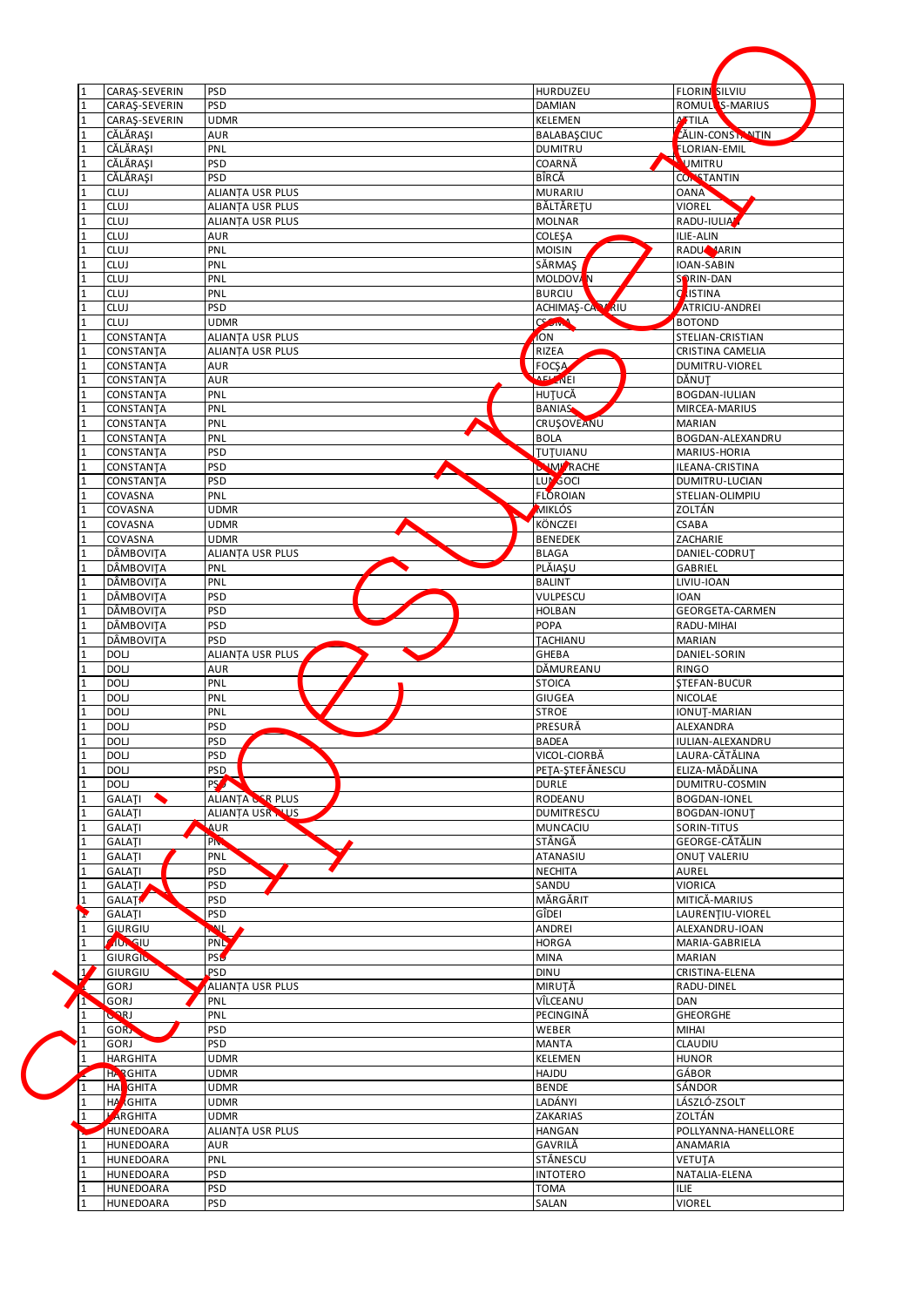|                              | <b>IALOMITA</b>               | <b>AUR</b>                | PĂUNESCU                       | SILVIU-I<br><b>ITUS</b>            |
|------------------------------|-------------------------------|---------------------------|--------------------------------|------------------------------------|
|                              | <b>IALOMITA</b>               | PNL                       | <b>BARCARI</b>                 | RODICA UMINITA                     |
| $\mathbf{1}$                 | <b>IALOMITA</b>               | <b>PSD</b>                | MUŞOIU                         | <b>SPEFAN</b>                      |
| $\mathbf{1}$                 | <b>IALOMITA</b>               | <b>PSD</b>                | <b>DUMITRESCU</b>              | <b>ALUCA GION SIANA</b>            |
| $\mathbf{1}$                 | <b>IAŞI</b>                   | ALIANȚA USR PLUS          | CHICHIRĂU                      | COSETTE-PAULA                      |
| $\mathbf{1}$                 | <b>IASI</b>                   | <b>ALIANTA USR PLUS</b>   | <b>BERESCU</b>                 | <b>IONICA-ELENA</b>                |
| 1                            | <b>IAŞI</b>                   | ALIANTA USR PLUS          | HAVÂRNEANU                     | <b>FILM</b>                        |
|                              | <b>IAŞI</b>                   | AUR                       | ALBIŞTEANU                     | <b>MIHAIL</b>                      |
| 1                            | <b>IAŞI</b>                   | <b>AUR</b>                | <b>IVĂNUTĂ</b>                 | CRISTIAN-DAW EL                    |
|                              | <b>IAŞI</b>                   | PNL                       | <b>MURARU</b>                  | IULIAN-ALEY ANDRU                  |
| 1                            | <b>IAŞI</b>                   | PNL                       | NĂCUTĂ                         | SORIN                              |
|                              | IAŞI<br><b>IAŞI</b>           | PNL<br>PSD                | KOCSIS-CRISTEA<br><b>TOMA</b>  | ALEXA <sup>N</sup> DRU<br>VASILICĂ |
| $\mathbf{1}$                 | <b>IAŞI</b>                   | <b>PSD</b>                | <b>CÎTEA</b>                   | VASILE                             |
| 1                            | <b>IASI</b>                   | <b>PSD</b>                | <b>OSTAFICIU</b>               | NARIUS-EUGEN                       |
| $\mathbf{1}$                 | <b>IAŞI</b>                   | PSD                       | <b>MACOVEI</b>                 | <b>ILVIU NICU</b>                  |
|                              | <b>ILFOV</b>                  | ALIANTA USR PLUS          | CAMILERA                       | OANA-ALEXANDRA                     |
| $\mathbf{1}$                 | <b>ILFOV</b>                  | AUR                       | SERBAN                         | <b>GIANINA</b>                     |
| 1                            | <b>ILFOV</b>                  | PNL                       | <b>GHEORGHE</b>                | ANDREI-DANIEL                      |
| $\mathbf{1}$                 | <b>ILFOV</b>                  | PNL                       | TUTĂ                           | <b>GEORGE-CRISTIAN</b>             |
| $\mathbf{1}$                 | <b>ILFOV</b>                  | <b>PSD</b>                | <b>CHIA</b>                    | DANIEL-FLORIN                      |
| $\mathbf{1}$                 | <b>MARAMUREŞ</b>              | ALIANȚA USR PLUS          | CRISTIAN                       | <b>BRIAN</b>                       |
| $\mathbf{1}$                 | MARAMUREŞ                     | AUR                       | <b>POP</b>                     | DARIUS                             |
| $\mathbf{1}$<br>$\mathbf{1}$ | MARAMUREŞ<br><b>MARAMUREŞ</b> | PNL<br>́<br>PNL           | <b>BOTA</b><br><b>ALEXE</b>    | CĂLIN-IOAN<br>FLORIN-ALEXANDRU     |
| $\mathbf{1}$                 | <b>MARAMURES</b>              | <b>PSD</b>                | <b>ZETEA</b>                   | GABRIEL-VALER                      |
| 1                            | <b>MARAMURES</b>              | PSD                       | <b>SMO</b>                     | <b>GHEORGHE</b>                    |
| $\mathbf{1}$                 | MARAMUREŞ                     | <b>UDMR</b>               | <b>APJ</b> K                   | NORBERT                            |
| $\overline{1}$               | MEHEDINTI                     | PNL                       | POPESCU                        | VIRGIL-DANIEL                      |
| 1                            | MEHEDINTI                     | PNL                       | MĂRCULESCU                     | <b>DUMITRU</b>                     |
| $\mathbf{1}$                 | MEHEDINTI                     | <b>PSD</b>                | CHIRILĂ                        | <b>VIRGIL ALIN</b>                 |
| $\mathbf{1}$                 | MEHEDINTI                     | <b>PSD</b>                | <b>FOLESCU</b>                 | CORNEL-VASILE                      |
|                              | <b>MURES</b>                  | ALIANTA USR PLUS          | GIURGIU                        | <b>ADRIAN</b>                      |
| 1                            | <b>MURES</b>                  | ALIANȚA USR PLUS          | SORESCU-VASILE                 | IRINA-MARIA                        |
| 1                            | <b>MURES</b>                  | AUR                       | TANASĂ                         | DAN                                |
| $\mathbf{1}$                 | <b>MURES</b>                  | PNL                       | <b>MOLNAR</b>                  | ERVIN                              |
| $\mathbf{1}$<br>1            | <b>MURES</b>                  | <b>PSD</b><br><b>UDMR</b> | <b>GLIGA</b><br><b>KOLCSÁR</b> | <b>DUMITRITA</b>                   |
|                              | <b>MURES</b><br><b>MURES</b>  | <b>UDMR</b>               | <b>CSÉP</b>                    | ANQUETIL-KÁROLY<br>ÉVA-ANDREA      |
| 1                            | <b>MURES</b>                  | <b>UDMR</b>               | KULCSÁR-TERZA                  | JÓZSEF-GYÖRGY                      |
|                              | <b>NEAMT</b>                  | ALIANTA USR PLUS          | <b>BULAI</b>                   | <b>IULIAN</b>                      |
|                              | <b>NEAMT</b>                  | AUR                       | <b>MITREA</b>                  | <b>DUMITRINA</b>                   |
|                              | <b>NEAMT</b>                  | PNL                       | COZMANCIUC                     | CORNELIU-MUGUREL                   |
|                              | <b>NEAMT</b>                  | PNL                       | LEOREANU                       | LAURENTIU-DAN                      |
|                              | <b>NEAMT</b>                  | PNL                       | <b>CALISTA</b>                 | MARA-DANIELA                       |
| 1                            | <b>NEAMT</b>                  | <b>PSD</b>                | SERBAN                         | CIPRIAN-CONSTANTIN                 |
| 1                            | <b>NEAMT</b>                  | <b>PSD</b>                | BULAI                          | OANA-GIANINA                       |
| $\mathbf{1}$                 | <b>NEAMT</b>                  | PSD.                      | MUNTEANU                       | <b>REMUS</b>                       |
| 1<br>$\mathbf{1}$            | OLT<br>OLT                    | <b>PM</b><br><b>PSD</b>   | <b>STIRBU</b><br><b>IANCU</b>  | GIGEL-SORINEL<br>MARIUS-IONEL      |
| $\mathbf{1}$                 | OLT                           | <b>PSD</b>                | GRECU                          | ION-CĂTĂLIN                        |
| $\mathbf{1}$                 | OLT                           | <b>PSD</b>                | <b>BARBU</b>                   | <b>FLORIN-IONUT</b>                |
| $\mathbf{1}$                 | OLT                           | P <sub>S</sub>            | CHESNOIU                       | ADRIAN-IONUT                       |
| $\mathbf{1}$                 | OLT                           | PSD                       | ALBOTĂ                         | <b>EMIL-FLORIN</b>                 |
|                              | <b>PRAHOVA</b>                | ALIANȚA USP PAUS          | LUPU                           | ANDREI-RĂZVAN                      |
| $\mathbf{1}$                 | PRAHOV                        | ALIANTA USP PLUS          | POLITEANU                      | MIHAI-LAURENȚIU                    |
|                              | <b>PRAHOVA</b>                | <b>AUR</b>                | <b>AXINIA</b>                  | ADRIAN-GEORGE                      |
| 1                            |                               |                           |                                | MARIAN-CĂTĂLIN                     |
| $\mathbf{r}$                 | PRAHOVA                       | PNL                       | PREDOIU                        |                                    |
|                              | <b>PRAHOVA</b>                | Ź                         | <b>IONESCU</b>                 | GEORGE                             |
|                              | <b>RANOVA</b>                 | <b>PNL</b>                | ROŞCA                          | <b>MIRCEA</b>                      |
|                              | <b>PRAHOVA</b>                | PN <sup>2</sup>           | PRIȘCĂ                         | RĂZVAN-SORIN                       |
| $\overline{1}$               | PRAHOVA                       | PSD                       | <b>TOADER</b>                  | BOGDAN-ANDREI                      |
|                              | PRAHOVA                       | PSD                       | <b>TEODOROIU</b>               | SIMONA-MAYA                        |
| $\Gamma$                     | PRAHOVA                       | PSD                       | GAVRILESCU                     | GRATIELA-LEOCADIA                  |
| 1<br>$\mathbf{1}$            | <b>P. AHOVA</b>               | PSD                       | PARASCHIV                      | <b>RODICA</b>                      |
| $\mathbf{1}$                 | SATU MARE<br><b>SATU MARE</b> | ALIANȚA USR PLUS<br>PNL   | PANAIT<br>COZMA                | RADU<br>ADRIAN-FELICIAN            |
| 1                            | SATU MARE                     | <b>PSD</b>                | CRISTESCU                      | RADU-MIHAI                         |
|                              | SATU MARE                     | <b>UDMR</b>               | <b>MAGYAR</b>                  | LORÁND-BÁLINT                      |
|                              | SA U MARE                     | <b>UDMR</b>               | NAGY                           | <b>SZABOLCS</b>                    |
|                              | SĂ AJ                         | ALIANȚA USR PLUS          | PRUNEAN                        | ALIN-COSTEL                        |
|                              | A LAJ                         | PNL                       | <b>BODE</b>                    | LUCIAN-NICOLAE                     |
|                              | SĂLAJ                         | <b>PSD</b>                | NEAGA                          | FLORIAN-CLAUDIU                    |
| 1                            | SĂLAJ                         | UDMR                      | <b>SERES</b>                   | DENES                              |
| $\mathbf{1}$                 | SIBIU                         | ALIANȚA USR PLUS          | VULCAN                         | <b>MARIUS</b>                      |
| 1                            | SIBIU<br>SIBIU                | AUR<br>PNL                | SUCIU<br>TURCAN                | SEBASTIAN-ILIE<br>RALUCA           |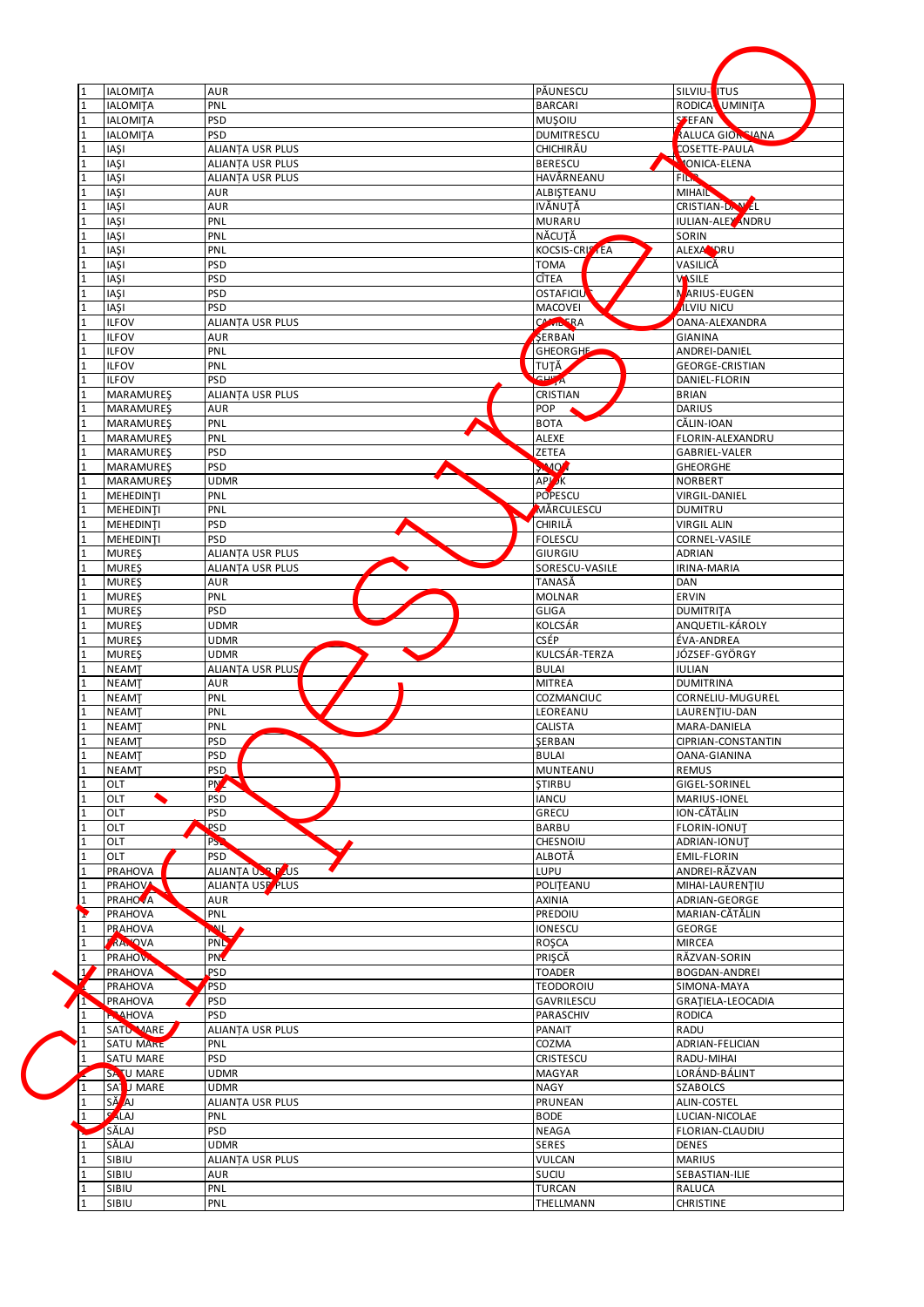| $\mathbf{1}$                 | SIBIU                                     | PNL                                   | <b>ŞOVĂIALĂ</b>             | <b>CONSTANTIN</b>                     |
|------------------------------|-------------------------------------------|---------------------------------------|-----------------------------|---------------------------------------|
| $\mathbf{1}$                 | SIBIU                                     | <b>PSD</b><br><b>ALIANTA USR PLUS</b> | TRIF                        | <b>BOGDAN GHEORGHE</b>                |
| $\mathbf{1}$<br>$\mathbf{1}$ | <b>SUCEAVA</b><br><b>SUCEAVA</b>          | AUR                                   | <b>CIORNEI</b><br>PUSCASU   | <b>PADU TULOR</b><br>UCIAN-FLORAL     |
|                              | <b>SUCEAVA</b>                            | <b>AUR</b>                            | <b>ACATRINEI</b>            | DOREL-GHEORGHE                        |
|                              | SUCEAVA                                   | PNL                                   | <b>BALAN</b>                | DAN                                   |
| 1                            | SUCEAVA                                   | PNL                                   | FĂDOR                       | <b>ANCELICA</b>                       |
| 1                            | SUCEAVA                                   | PNL                                   | GHEORGHIU                   | <b>BOGDAN</b>                         |
| $\mathbf{1}$                 | <b>SUCEAVA</b>                            | <b>PSD</b>                            | BEJINARIU                   | <b>EUGEN</b>                          |
| $\mathbf{1}$                 | SUCEAVA                                   | <b>PSD</b>                            | ADOMNICĂI                   | MIRELA-ELEZA                          |
| $\mathbf{1}$                 | SUCEAVA                                   | <b>PSD</b>                            | POPESCU                     | <b>VLAD</b>                           |
| 1                            | <b>SUCEAVA</b>                            | <b>PSD</b>                            | SOLDAN                      | GHEOR SHE                             |
| $\mathbf{1}$                 | TELEORMAN                                 | PNL                                   | <b>BARBU</b>                | <b>COSTEL</b>                         |
|                              | TELEORMAN                                 | PNL                                   | CALOTĂ                      | FORICĂ ICĂ                            |
| $\mathbf{1}$                 | <b>TELEORMAN</b>                          | <b>PSD</b>                            | PIPER-SAV                   | F<br>ORIN                             |
| 1                            | TELEORMAN                                 | <b>PSD</b>                            | <b>STANCU</b>               | AUL                                   |
| $\mathbf{1}$                 | TELEORMAN                                 | <b>PSD</b>                            | <b>PALLA ORET</b>           | <b>IOANA</b>                          |
| $\mathbf{1}$                 | <b>TIMIS</b>                              | ALIANȚA USR PLUS                      | DRULĂ                       | CĂTĂLIN                               |
| 1                            | <b>TIMIS</b>                              | ALIANȚA USR PLUS                      | <b>TODA</b>                 | DANIEL-LIVIU                          |
| $\mathbf{1}$                 | <b>TIMIŞ</b>                              | <b>ALIANTA USR PLUS</b>               | FĂLCOL                      | <b>NICU</b>                           |
|                              | <b>TIMIS</b>                              | AUR                                   | <b>STA A</b>                | <b>CIPRIAN-TITI</b>                   |
| $\mathbf{1}$                 | <b>TIMIŞ</b>                              | PNL                                   | PIRTEA                      | MARILEN-GABRIEL                       |
|                              | <b>TIMIS</b>                              | PNL                                   | <b>ARDELEAN</b>             | <b>BEN-ONI</b>                        |
| 1                            | <b>TIMIS</b>                              | PNL<br>́                              | SANDRU                      | <b>COSMIN</b>                         |
|                              | <b>TIMIS</b>                              | PNL                                   | CHIRA                       | CLAUDIU-MARTIN                        |
| $\mathbf{1}$                 | <b>TIMIŞ</b><br><b>TIMIŞ</b>              | <b>PSD</b><br><b>PSD</b>              | GRINDEANU<br><b>SMOZIIS</b> | <b>SORIN MIHAI</b>                    |
|                              | <b>TULCEA</b>                             | PNL                                   | SIS <sup>7</sup> U          | ALFRED-ROBERT<br><b>GEORGE</b>        |
| $\mathbf{1}$                 | <b>TULCEA</b>                             | PNL                                   | GUDU                        | MICHAEL                               |
| $\mathbf{1}$                 | <b>TULCEA</b>                             | <b>PSD</b>                            | FURTUNĂ                     | MIRELA                                |
| $\mathbf{1}$                 | <b>TULCEA</b>                             | <b>UDMR</b>                           | <b>BORS</b>                 | BÉLA                                  |
| $\mathbf{1}$                 | VASLUI                                    | <b>ALIANTA USR PLUS</b>               | <b>BOTEZ</b>                | MIHAI-CĂTĂLIN                         |
| 1                            | VASLUI                                    | AUR                                   | <b>ENACHI</b>               | RAISA                                 |
|                              | VASLUI                                    | PNL                                   | TĂTARU                      | NELU                                  |
| $\mathbf{1}$                 | VASLUI                                    | PNL                                   | <b>POLAK</b>                | <b>TUDOR</b>                          |
|                              | VASLUI                                    | <b>PSD</b>                            | <b>POPICA</b>               | EDUARD-ANDREI                         |
| $\mathbf{1}$                 | VASLUI                                    | <b>PSD</b>                            | SOLOMON                     | <b>ADRIAN</b>                         |
| $\mathbf{1}$                 | VASLUI                                    | <b>PSD</b>                            | STATIVĂ                     | <b>IRINEL-IOAN</b>                    |
| $\mathbf{1}$                 | VÂLCEA                                    | <b>ALIANTA USR PLUS</b>               | LAZĂR                       | <b>ION-MARIAN</b>                     |
| $\mathbf{1}$                 | VÂLCEA                                    | PNL                                   | <b>BUICAN</b>               | CRISTIAN                              |
|                              | VÂLCEA                                    | PNL                                   | CAZAN                       | LAURENTIU-NICOLAE                     |
| $\mathbf{1}$                 | VÂLCEA                                    | <b>PSD</b>                            | <b>POPA</b>                 | <b>STEFAN-OVIDIU</b>                  |
|                              | VÂLCEA                                    | PSD                                   | OTEŞANU                     | DANIELA                               |
| 1                            | VÂLCEA                                    | <b>PSD</b>                            | NEATĂ                       | <b>EUGEN</b>                          |
|                              | VRANCEA                                   | AUR                                   | <b>BADIU</b>                | GEORGEL                               |
| $\mathbf{1}$                 | VRANCEA                                   | PNL                                   | <b>STEFAN</b>               | ion                                   |
| $\mathbf{1}$                 | VRANCEA                                   | PNL                                   | DANCĂ                       | <b>IONEL</b>                          |
| 1                            | VRANCEA                                   | PSD.                                  | <b>HALICI</b>               | <b>NICUSOR</b>                        |
| $\mathbf{1}$                 | VRANCEA                                   | <b>PS AN</b>                          | <b>STOICA</b>               | ELENA                                 |
| $\mathbf{1}$                 | MUNICIPIO BUCURE ALIANȚA CR PLUS          |                                       | NĂSUI                       | CLAUDIU-IULIUS-GAVRIL                 |
| $\mathbf{1}$                 | MUNICIPIUL BUCUREALIANȚA USR NUS          |                                       | PRUNĂ                       | CRISTINA-MĂDĂLINA                     |
| $\mathbf{1}$                 | MUNICIPIUL BUCURIAL NTA USR PLUS          | MUNICIPIUL BUC A ALIANȚA USR PLUS     | <b>UIOT</b>                 | <b>OANA-SILVIA</b>                    |
| $\mathbf{1}$                 | MUNICIPIUL JUCURE ALIAN NUSR PLUS         |                                       | SEIDLER<br><b>BUZOIANU</b>  | <b>CRISTIAN-GABRIEL</b><br>DIANA-ANDA |
|                              | MUNICIPIUI BUCUREALIANȚA DE PLUS          |                                       | <b>BADEA</b>                | MIHAI-ALEXANDRU                       |
|                              | MUNICIPIUL BUCUREALIANȚA USP PLUS         |                                       | TENIȚĂ                      | DRAGOS-CĂTĂLIN                        |
| $\mathbf{1}$                 | MUNIC PIUL VCURE ALIANȚA USR PLUS         |                                       | POP                         | RARES-TUDOR                           |
| T                            | MUNICIPIUL BUCCREALIANȚA USR PLUS         |                                       | <b>STOICA</b>               | <b>DIANA</b>                          |
|                              | MUNICIPIUL BUCURI NANTA USR PLUS          |                                       | APOSTOL                     | ALIN-GABRIEL                          |
| $\mathbf{1}$                 | <b>JON CIPIUL BUCUREALLY JTA USR PLUS</b> |                                       | NEAGU                       | DENISA-ELENA                          |
|                              | MUNICIALLE BUCURE ALIANTA USR PLUS        |                                       | ÖZMEN                       | OANA-MARCIANA                         |
| $\overline{1}$               | MUNICIPIUL NCURLAUR                       |                                       | SIMION                      | <b>GEORGE-NICOLAE</b>                 |
|                              | MUNICIPIUL BUCCE PIPNL                    |                                       | ORBAN                       | LUDOVIC                               |
| $\boldsymbol{\Lambda}$       | MUNICIPIUL BUCLRIPNL                      |                                       | ALEXANDRU                   | VICTORIA-VIOLETA                      |
|                              | <b>NUNICIPIUL BUCUREPNL</b>               |                                       | TRĂILĂ                      | CRISTINA                              |
| $\mathbf{1}$                 | MUNICIPIUL FUCURE PNL                     |                                       | TĂNASE                      | ANTONEL                               |
| 1                            | MUNICIPIUL BUCURE PNL                     |                                       | <b>BURDUJA</b>              | SEBASTIAN-IOAN                        |
| 1                            | MUNICIPIUL BUCUREPNL                      |                                       | BĂCANU                      | CRISTIAN-TUDOR                        |
|                              | MUNICIPIUL BUCUREPNL                      |                                       | POPESCU                     | PAVEL                                 |
|                              | MU VICIPIUL BUCUREPSD                     |                                       | RAFILA                      | ALEXANDRU                             |
| 1                            | MI NICIPIUL BUCUREPSD                     |                                       | TUDORACHE                   | DANIEL                                |
| $\mathbf{1}$                 | MUNICIPIUL BUCUREPSD                      |                                       | <b>TUŞA</b>                 | ADRIANA-DIANA                         |
|                              | <b>MUNICIPIUL BUCUREPSD</b>               |                                       | <b>FLOREA</b>               | DANIEL                                |
|                              | MUNICIPIUL BUCUREPSD                      |                                       | GOLEAC                      | NICOLETA-MATILDA                      |
| 1                            | MUNICIPIUL BUCUREPSD                      |                                       | NASSAR                      | RODICA                                |
|                              |                                           |                                       |                             |                                       |
|                              | MUNICIPIUL BUCUREPSD                      |                                       | MIHĂLCESCU                  | CARMEN-ILEANA                         |
| $\mathbf{1}$                 | MUNICIPIUL BUCUREPSD                      |                                       | POPESCU                     | DAN-CRISTIAN                          |
| 1                            | MUNICIPIUL BUCUREPSD                      |                                       | <b>FLOREA</b>               | OANA-CONSUELA                         |